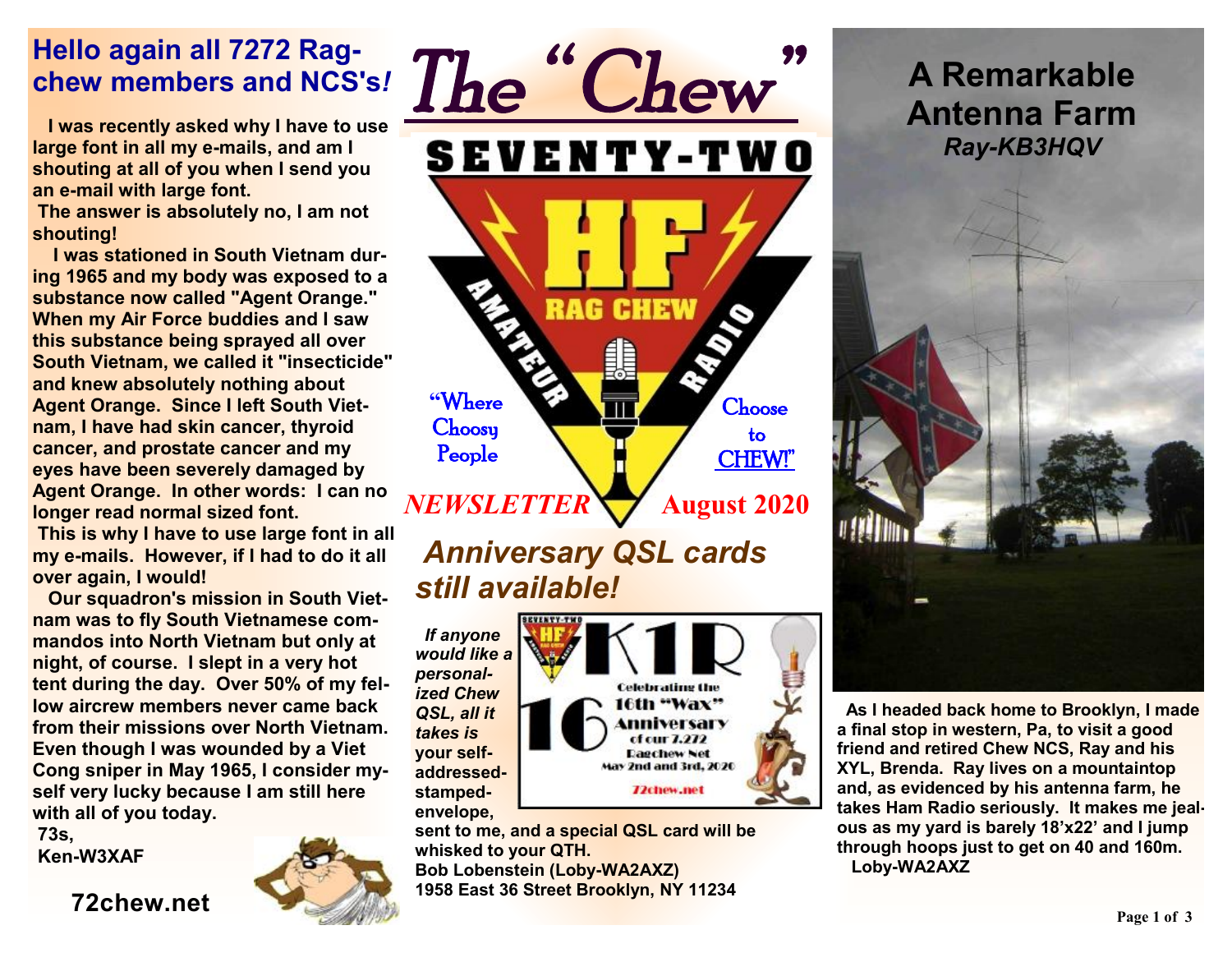#### *The Road Home...*

 **Last month I spent a good amount of time tooling around Wisconsin and boy, did I truly enjoy the fresh air and the clean sights. It was a far cry from living here in the "Rotting Apple" (NYC) On my way home I made it a point to stop by the Dayton KOA, to visit with a few friends and take** 



**a looksee around our old ham haunts. I first stopped by John-N8SSE's QTH a few days before Field Day. John is barely a mile away from the iconic but no defunct, Drake manufacturing company. John and his mom greeted me and we had a great morning visit. My Basset hound, Prints, made himself at home and** 



 **We hams got to see it when the facility was** 

**racetrack area was turned into a great flea market. Here too, this was shut down to visitors thanks to the pandemic but the farm, livestock, and race horses still need attention. My Basset hound, Prints and I took a nice walk around the grounds to get some fresh air and see what we could see of** 



**like all hounds went fast asleep. John showed off his shack with his new Icom 7300 and 500w Ameritron solid state amp. We made a few contacts on the Chew before wrapping up the visit, and me heading to my next stop, the Xenia fairgrounds.** 



**the place when hams are away. People were busy working inside the buildings, caring for cows and other farm animals while around the track, jockeys and trainers were busy running the race horses through their paces. It must be an exciting site when races are allowed to return, seeing these magnificent animals at full speed. For now, all was tranquil and quiet.**

# *Lightning***-1** *Tree***-0**

 **Julie-KC2ZTG I was walking the dogs Monday morning (July 13, 2020) and came across fresh shards of tree in the trail. Apparently not just one, but two trees, had parts of them blown off when the water in the trunks was changed to steam by the lightning. Wood shards and bark flew everywhere! Note the bark hanging on the tree branches..** 



#### *"It's a little one Elizabeth!"*

 **Our resident wildlife photographer, Julie-KC2ZTG, sends us another great photo from her yard in upstate New York. This young "red fox" was strolling past her kitchen window when she snapped this** 



**fantastic shot. Many thanks Julie, and keep 'em coming. 72chew.net**